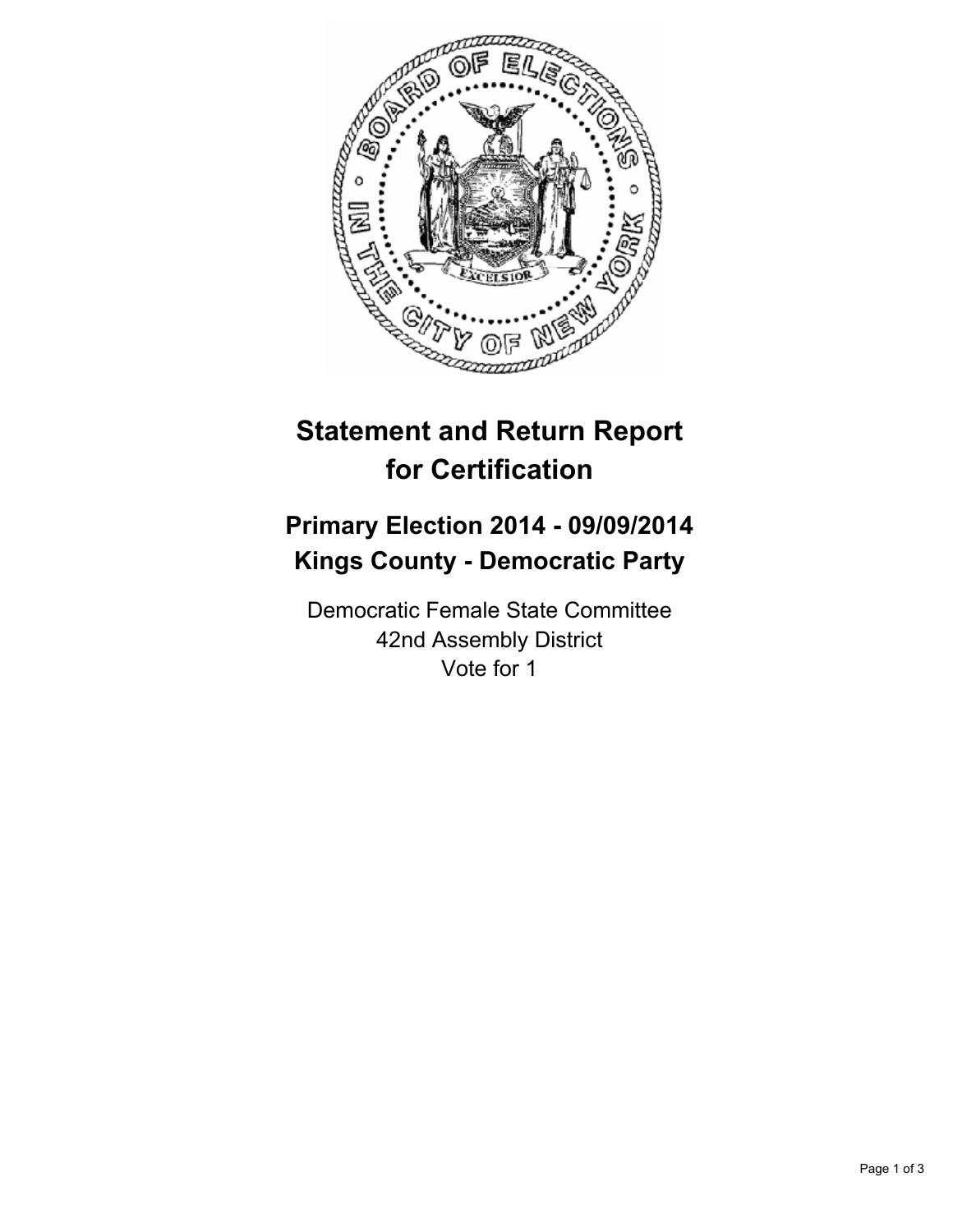

## **Assembly District 42**

| <b>PUBLIC COUNTER</b>                                    | 5,876          |
|----------------------------------------------------------|----------------|
| <b>EMERGENCY</b>                                         | 0              |
| ABSENTEE/MILITARY                                        | 139            |
| <b>FEDERAL</b>                                           | 0              |
| SPECIAL PRESIDENTIAL                                     | 0              |
| <b>AFFIDAVIT</b>                                         | 64             |
| <b>Total Ballots</b>                                     | 6,079          |
| Less - Inapplicable Federal/Special Presidential Ballots | 0              |
| <b>Total Applicable Ballots</b>                          | 6,079          |
| RODNEYSE BICHOTTE                                        | 3,418          |
| <b>BEVERLEY BRATHWAITE</b>                               | 543            |
| <b>MARY L. HOBSON</b>                                    | 399            |
| PAMELA C. LAURENCEAU                                     | 484            |
| BELLA ROSENBERG (WRITE-IN)                               | 1              |
| CECILIA CORTEZ (WRITE-IN)                                | 1              |
| DIANA RICHARDSON (WRITE-IN)                              | $\overline{2}$ |
| SARA S. HERZBERG (WRITE-IN)                              | 1              |
| UNATTRIBUTABLE WRITE-IN (WRITE-IN)                       | 16             |
| <b>Total Votes</b>                                       | 4,865          |
| Unrecorded                                               | 1,214          |